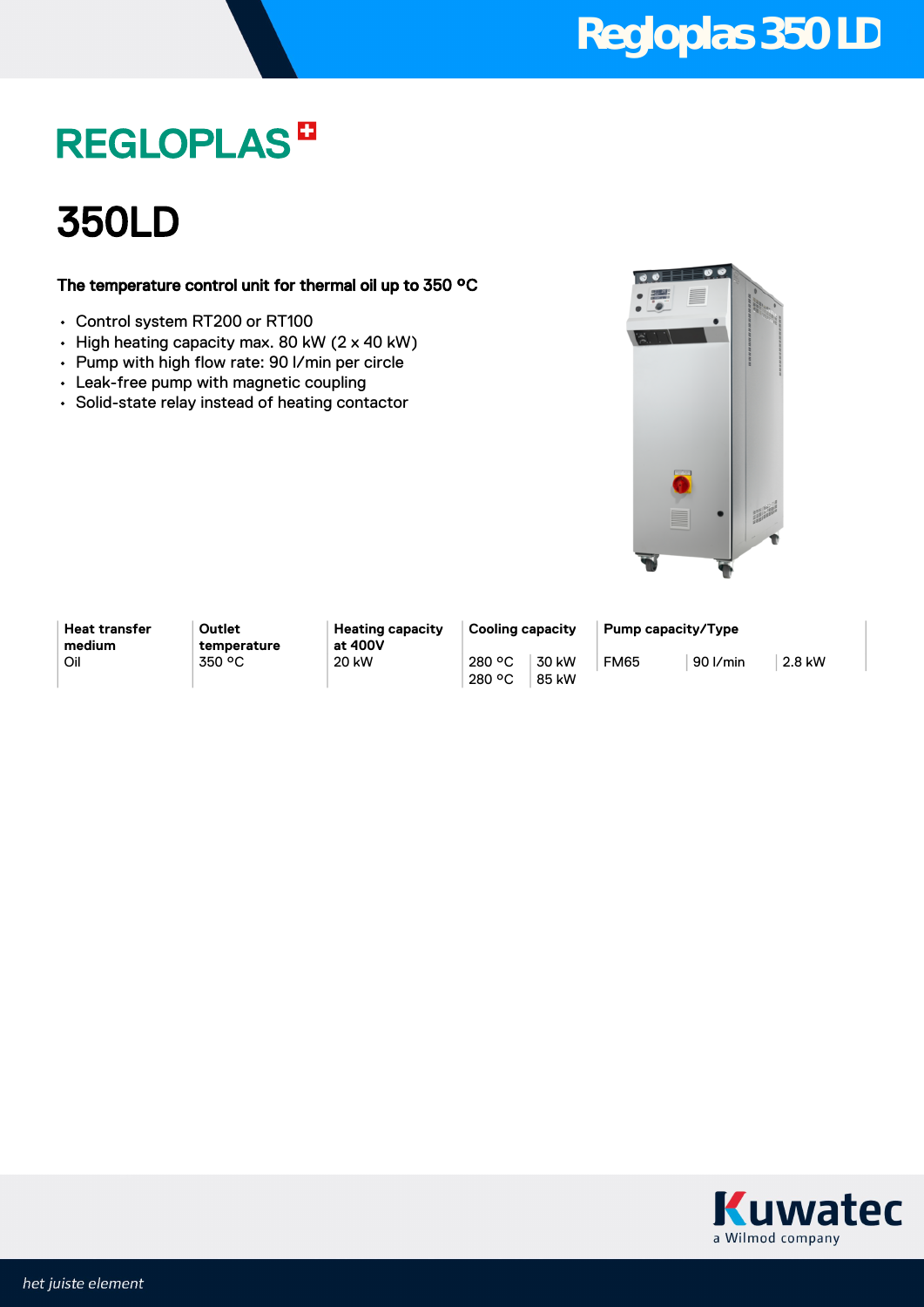# **Regloplas 350 LD**

| <b>Technical data</b>        |                    |                     |     |
|------------------------------|--------------------|---------------------|-----|
| Outlet temperature           |                    |                     |     |
| max.                         | °C                 | 350                 |     |
| Heat transfer medium         |                    | Oil                 |     |
| Filling quantity             | I                  | 24.0                |     |
| Expansion volume             | $\mathbf{I}$       | 20.0                |     |
| Heating capacity at 400V     | kW                 | 20                  |     |
| <b>Cooling capacity</b>      | kW                 | 30                  | 85  |
| Cooler                       |                    | 1K                  | 2K  |
| at outlet temperature        | °C                 | 280                 | 280 |
| at cooling water temperature | °C                 | 20                  | 20  |
| Pump capacity/Type           |                    | <b>FM65</b>         |     |
| Flow rate max.               | I/min              | 90                  |     |
| Power consumption            | kW                 | 2.8                 |     |
| Pressure max.                | bar                | 9.5                 |     |
| <b>Control system</b>        |                    | RT100               |     |
| Measuring mode (Standard)    |                    | Pt100               |     |
| <b>Operating voltage</b>     | V/Hz               | 200-600 V, 50/60 Hz |     |
| <b>Connections</b>           |                    |                     |     |
| Outlet/Inlet                 |                    | G3/4" IG            |     |
| Cooling water mains          |                    | G3/4"               |     |
| Degree of protection         |                    | <b>IP54</b>         |     |
| Dimensions W/H/D             | mm                 | 546/1621/1465       |     |
| Weight                       | kg                 | 373                 |     |
| Color                        | <b>RAL</b>         | 9006/7016           |     |
| Ambient temperature          |                    |                     |     |
| max.                         | $\circ \texttt{C}$ | 40                  |     |
| Noise level                  | db (A)             | $< 70\,$            |     |